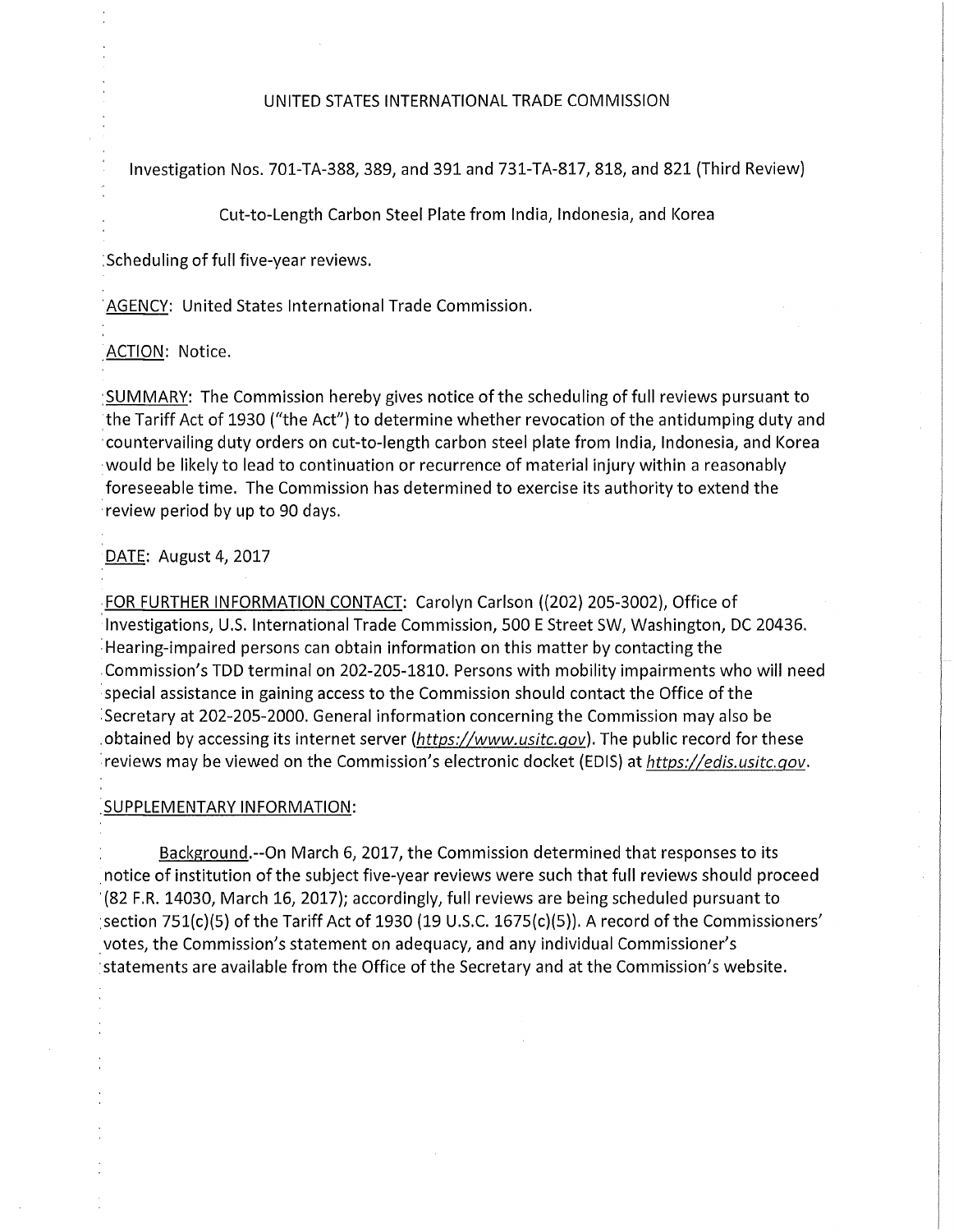Participation in the reviews and public service list.--Persons, including industrial users of ithe subject merchandise and, if the merchandise is sold at the retail level, representative consumer organizations, wishing to participate in these reviews as parties must file an entry of appearance with the Secretary to the Commission, as provided in section 201.11 of the ;Commission's rules, by 45 days after publication of this notice. A party that filed a notice of appearance following publication of the Commission's notice of institution of the reviews need not file an additional notice of appearance. The Secretary will maintain a public service list containing the names and addresses of all persons, or their representatives, who are parties to the reviews.

For further information concerning the conduct of these reviews and rules of general application, consult the Commission's Rules of Practice and Procedure, part 201, subparts A and B (19 CFR part 201), and part 207, subparts A, D, E, and F (19 CFR part 207).

Limited disclosure of business proprietary information (BPI) under an administrative protective order (APO) and BPI service list.--Pursuant to section 207.7(a) of the Commission's rules, the Secretary will make BPI gathered in these reviews available to authorized applicants under the APO issued in the reviews, provided that the application is made by 45 days after publication of this notice. Authorized applicants must represent interested parties, as defined by 19 U.S.C. 1677(9), who are parties to the reviews. A party granted access to BPI following publication of the Commission's notice of institution of the reviews need not reapply for such access. A separate service list will be maintained by the Secretary for those parties authorized to receive BPI under the APO.

Staff report.-The prehearing staff report in the reviews will be placed in the nonpublic irecord on December 4, 2017, and a public version will be issued thereafter, pursuant to section 207.64 of the Commission's rules.

Hearing.-The Commission will hold a hearing in connection with the reviews beginning at 9:30 a.m. on Thursday, December 20, 2017, at the U.S. International Trade Commission Building. Requests to appear at the hearing should be filed in writing with the Secretary to the ; Commission on or before December 14, 2017. A nonparty who has testimony that may aid the Commission's deliberations may request permission to present a short statement at the hearing. All parties and nonparties desiring to appear at the hearing and make oral presentations should participate in a prehearing conference to be held on December 18, 2017, if deemed necessary. Oral testimony and written materials to be submitted at the public hearing are governed by sections  $201.6(b)(2)$ ,  $201.13(f)$ ,  $207.24$ , and  $207.66$  of the Commission's rules. Parties must submit any request to present a portion of their hearing testimony in camera no later than 7 business days prior to the date of the hearing.

Written submissions.-Each party to the reviews may submit a prehearing brief to the Commission. Prehearing briefs must conform with the provisions of section 207.65 of the Commission's rules; the deadline for filing is December 12, 2017. Parties may also file written testimony in connection with their presentation at the hearing, as provided in section 207.24 of the Commission's rules, and posthearing briefs, which must conform with the provisions of